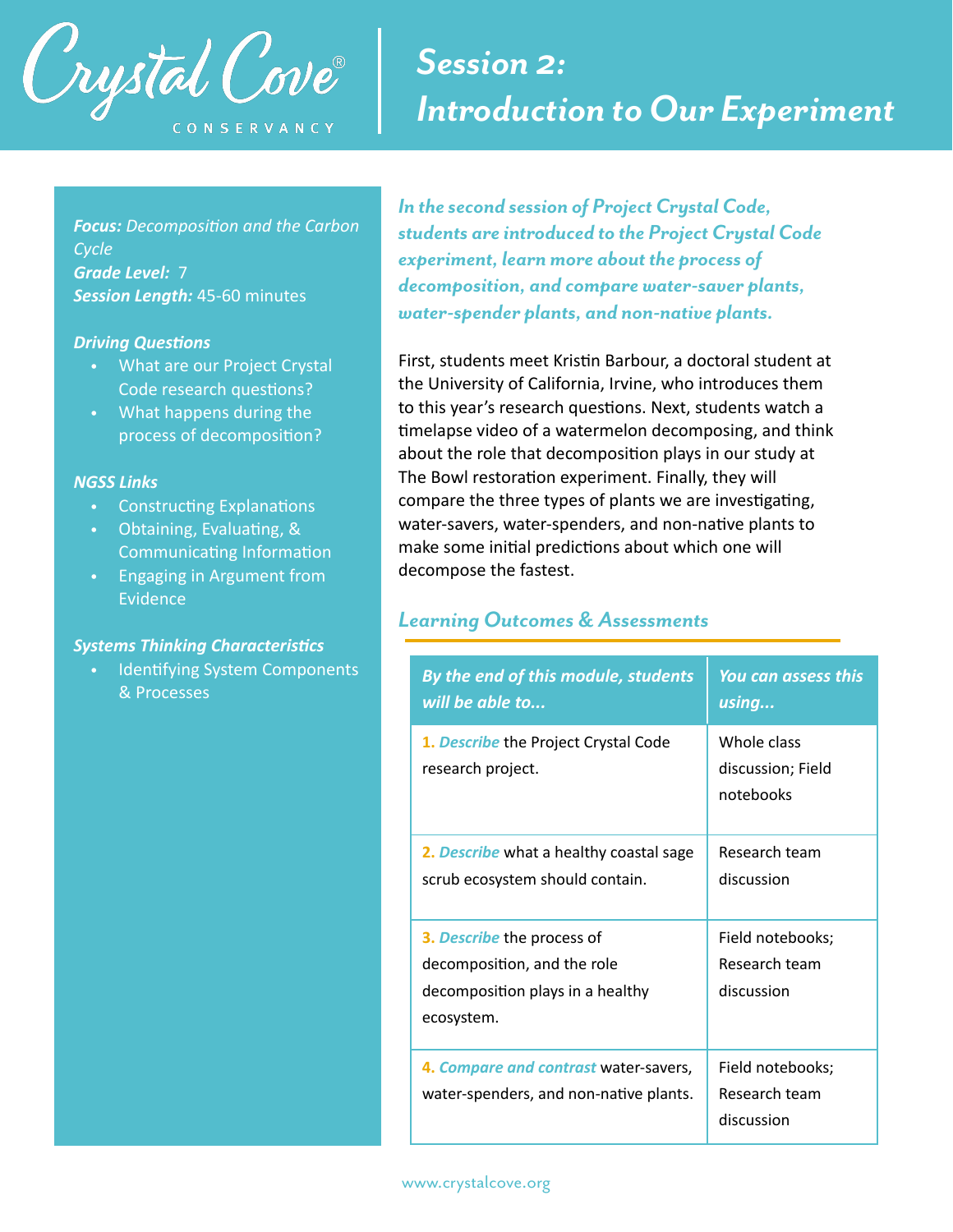

# *Session Overview*

| <b>Section</b> | <b>Description</b>                                                                                                                                                         | Length               | <b>Format</b>  |
|----------------|----------------------------------------------------------------------------------------------------------------------------------------------------------------------------|----------------------|----------------|
| Launch         | Students meet Kristin Barbour, a graduate<br>student from UC Irvine, and are introduced to<br>our Project Crystal Code research questions                                  | 10 minutes           | Whole class    |
| Explore        | Students watch a timelapse video of a<br>watermelon decomposing. After, they apply<br>what they know about decomposition and the<br>carbon cycle to explain what happened. | $10 - 15$<br>minutes | Whole class    |
|                | Afterwards, students split up into their<br>research teams to compare the three types of<br>plants through a series of pictures and videos.                                | 10 minutes           | Research teams |
|                | Optionally, you may have students explore<br>additional readings and videos that give<br>background on the carbon cycle and<br>decomposition.                              | $15 - 25$<br>minutes | Individual     |
| <b>Share</b>   | Students discuss their observations with their<br>research teammates.                                                                                                      | $10 - 15$<br>minutes | Research teams |
| <b>Reflect</b> | Students reflect on what they've learned and<br>why it is important to study decomposition.                                                                                | 5-10 minutes         | Individual     |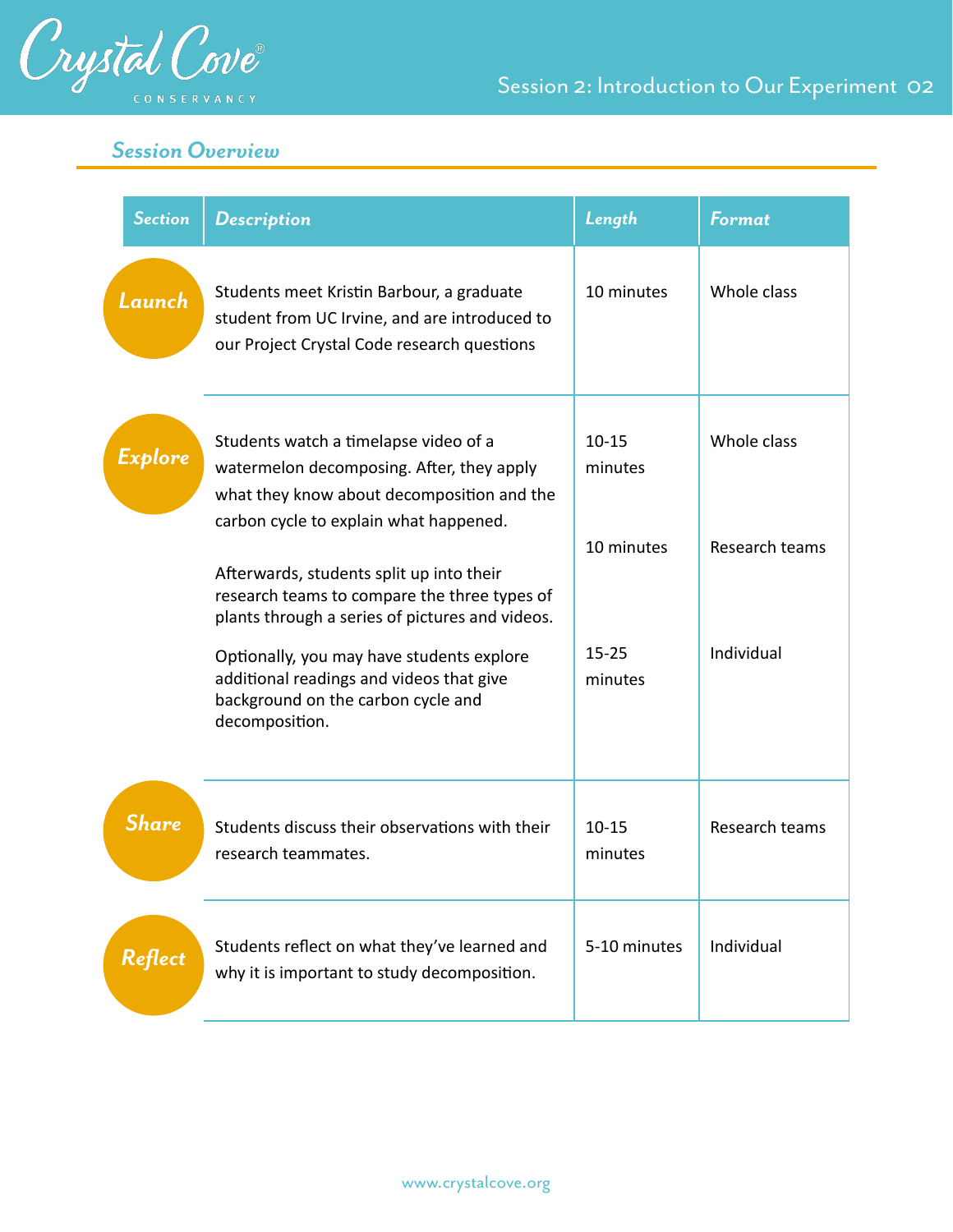

## *Virtual Materials*

- **•** Session 2 Google Slides Presentation
- *• [Plant Comparison Voicethread](https://voicethread.com/myvoice/thread/19365455/)*
- **•** Session 2 Field Notebook template (optional)
- Optional Decomposition Reading
	- **•** *Recycling the Dead article*
- Optional Decomposition and Carbon Cycle Videos:
	- *• [Crash Course Kids: The Dirt on Decomposers](https://www.youtube.com/watch?v=uB61rfeeAsM&ab_channel=CrashCourseKids)*
	- *• [Real World: The Carbon Cycle](https://www.youtube.com/watch?v=hgFpvDNfXOk)*

# *Each student will need…*

- A device with internet access (a computer, smartphone, or tablet will all work!)
- Field notebook and pencil

# *Before You Start Teaching*

- Decide how much background information your students may need about the process of decomposition. Additional resources for students are included in the Google Slides presentation on *Slide 14*, but you may want to ask them to read the short article or watch the videos before beginning the session, especially if students haven't recently learned about the carbon cycle.
- Copy over the *Session 2 Slideshow* for your chosen platform to your own Google Drive account. Test to make sure that the videos work. (If not, you may have to check the permissions on the Crystal Cove Conservancy Youtube Account.)
- Decide the best way to share the link to the mulch comparison Voicethread slideshow with each research team.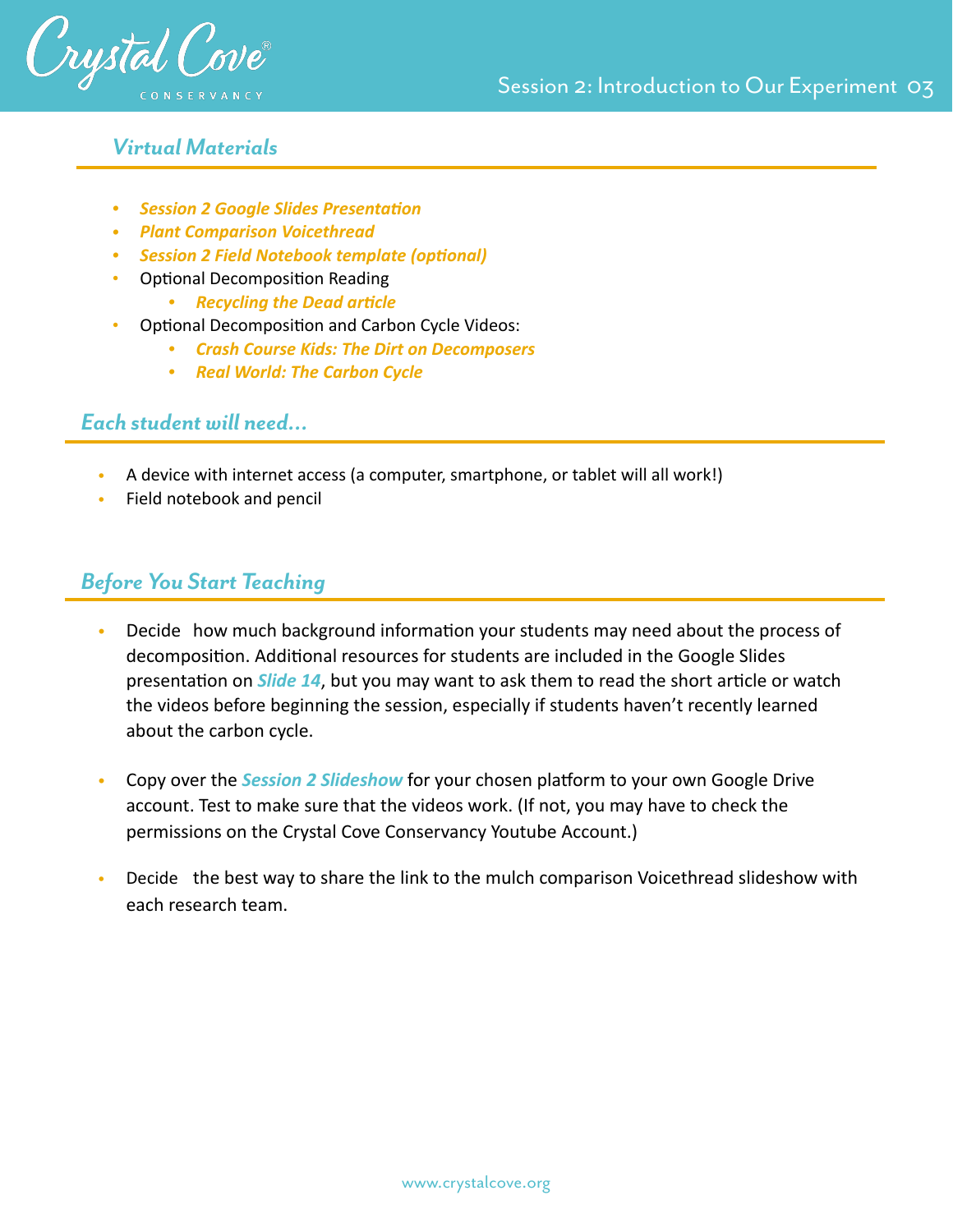

*Launch*

### *Learning Sequence*

#### *Before Beginning (15-25 minutes)*

**1.** If you have not reviewed the carbon cycle with students this school year, consider whether you want to assign any background reading or videos as independent student work before beginning *Session 2*. You can also integrate a short review into the middle of the session.

#### **Getting Started with Modeling (5 minutes)**

#### **1.** Open the *Session 2 Slideshow* and play the video on *Slide 2* for your class. In this video, Georges will briefly introduce Session 2. After watching the video, move on to *Slide 3*, which gives an overview of what students will do and learn during *Session 2.*

**2.** Play the video on *Slide 4*. Students will again meet Kristin Barbour, the UC Irvine graduate student studying decomposition that they'll be working with this year. Kristin introduces her research and the project that students will be helping with.

**3.** Continue to *Slide 5* to hear Georges explain the ideas behind our research project, and ask students to consider what a healthy coastal sage scrub ecosystem should contain.

**4.** Advance to *Slide 6*, and give the students a few minutes to share with their research team members the ideas they have for what a coastal sage scrub ecosystem should contain. If you have time, ask students to share their initial ideas with the class.

**5.** Once students have had a few minutes to think, move on to *Slide 7* to hear Georges introduce this year's 3 research questions about the impact of plant types on decomposition and soil moisture.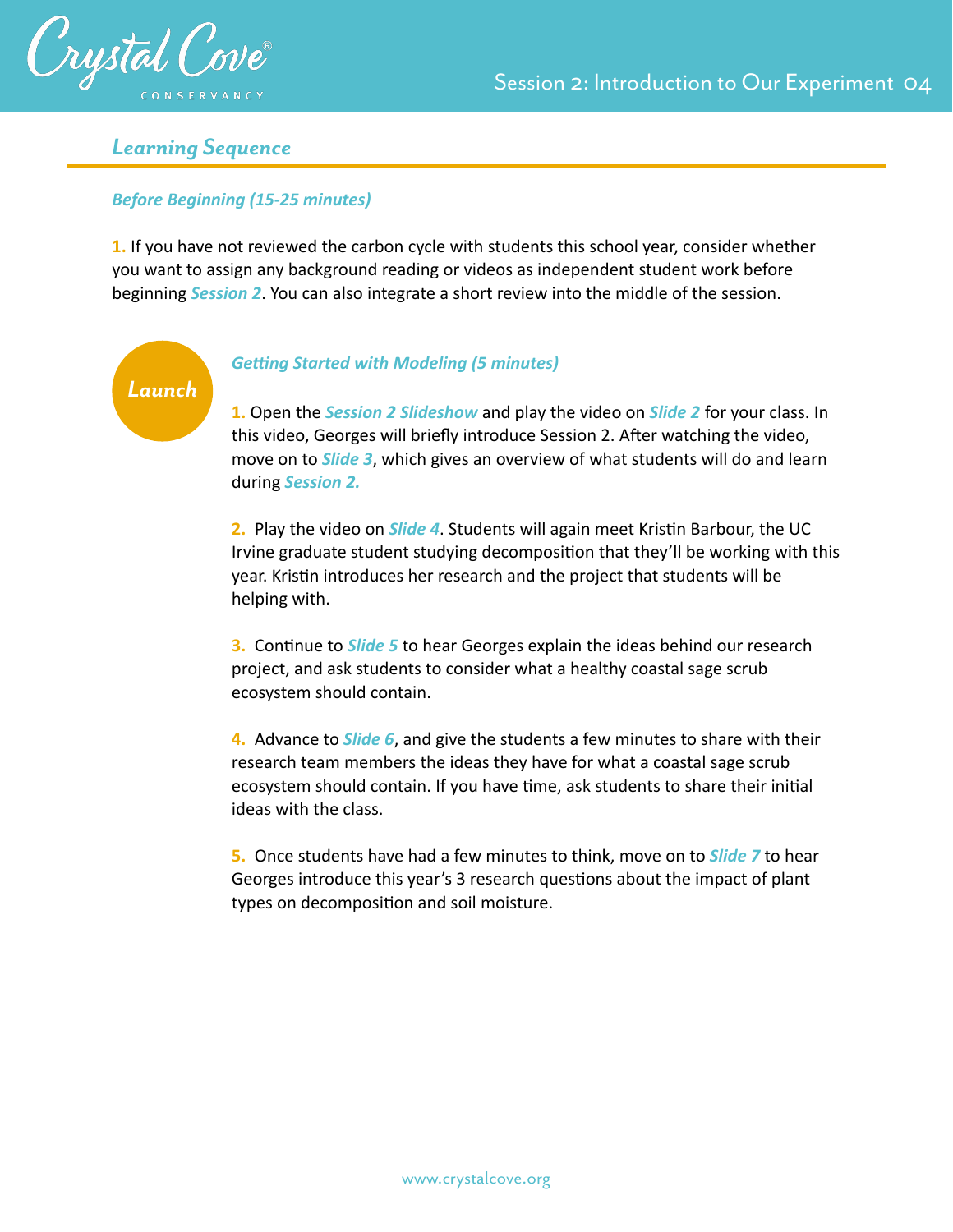

After, advance to *Slide 8* and review our three research questions with students. These are the questions that we'll be trying to answer during Project Crystal Code:

- Research Question (1): Leaf litter decomposition rate. Which type of plants will decompose the quickest and which will decompose the slowest: water-saver plants, water-spender plants, or non-native plants?
- **Research Question (2): Soil moisture.** Where will the soil moisture be highest, and where will it be lowest: in areas with water-saver plants, water-spender plants, or non-native plants?
- **Research Question (3): Restoration effect on decomposition. Where will** leaf litter decompose the quickest and where will it decompose the slowest: in restored or unrestored areas?

# *Explore*

#### **Explore Part 1: Thinking About Decomposition (10-15 minutes)**

**1.** Move on to *Slide 9* and play the video, where Georges will tell students that before we dive into the project, we first want to think more about the process of decomposition.

**2.** Make sure students have their field notebooks ready to record notes, then advance to **Slide 10**. Ask students to record what they notice as they watch a watermelon decompose. As the video finishes, prompt students to record their predictions about what they think is happening.

**3.** Once the video is done, move on to *Slide 11* and play the video of Georges asking students to think about the process of decomposition, then move on to **Slide 12** and give students a moment to respond to the questions:

- 1. Draw a diagram showing what you think happened to the watermelon as it decomposed. Make sure to show what happened to the watermelon that we could not directly see, and label any parts of your drawing.
- 2. Did you see any evidence of decomposers at work? If yes, describe what you observed.
- 3. When the dead organic material in the watermelon (such as carbon) broke down, where did it go? Did it disappear, or was it converted into something else?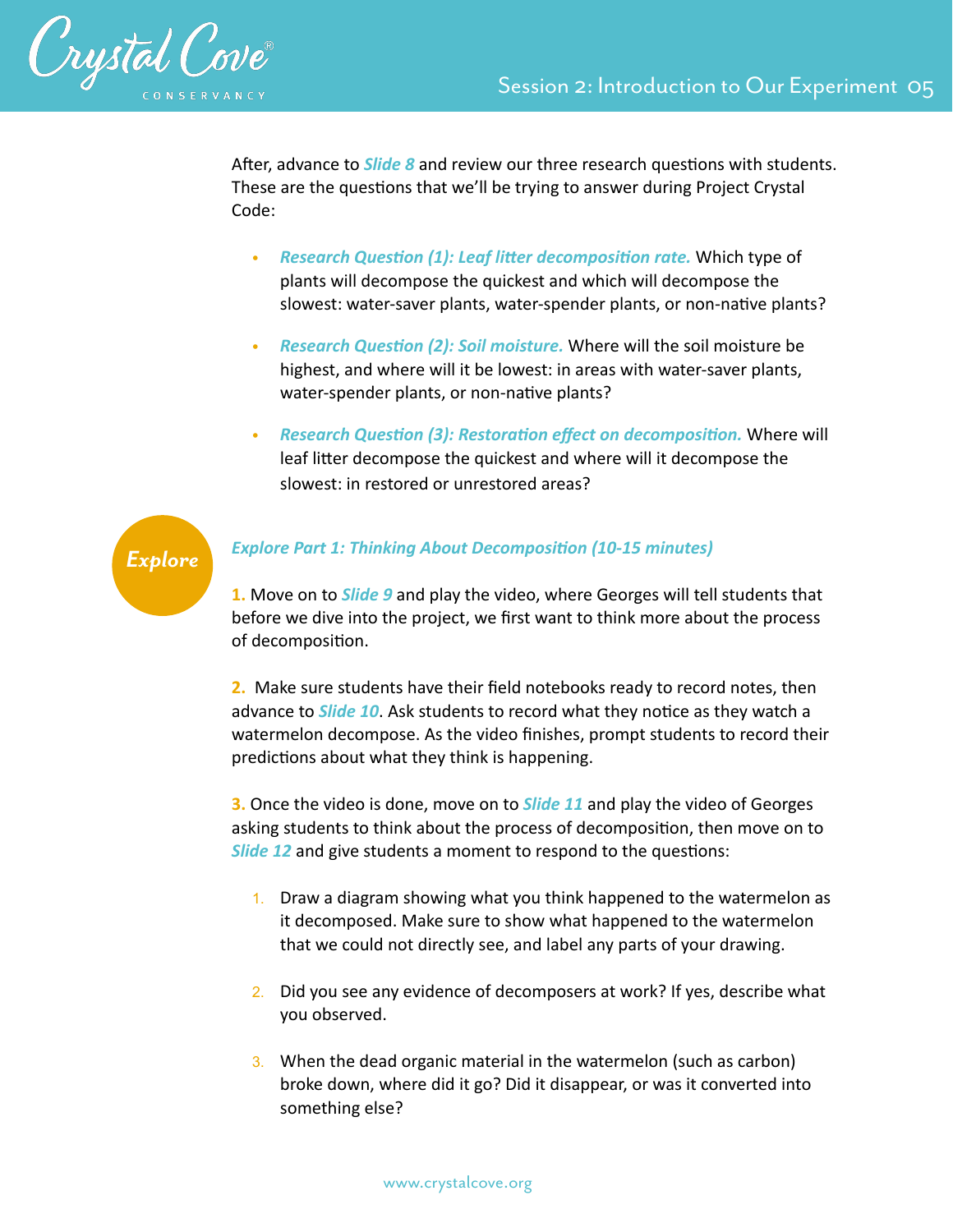

4. How does the process of a watermelon decomposing connect to the larger system? Is the process of decomposition part of any other cycles in nature?

**4**. Wafter students have had five minutes to think on their own, invite them to share their responses to the questions out loud. Encourage them to connect what they saw (the watermelon decomposing) to processes that they couldn't see, as the carbon of the watermelon was converted into decomposition. Make sure to elevate ideas related to how decomposition is one part of the larger carbon cycle.

**5.** Finally, move on to *Slide 13* to hear Georges explain the role of decomposition and the carbon cycle.

#### *Explore Part 2: Building a Model (25-30 minutes)*

**6.** Tell students that next, they'll have a chance to start comparing the different plant types involved in our study to start thinking about our research questions about the decomposition rate of our plants.

Move on to *Slide 15* and play the video for students, which will introduce them to the next task, which is investigating the three types of plants to think about how they might decompose differently.

**7.** After playing the video, advance to **Slide 16**. This slide includes instructions for students to set up their field notebooks, along with a link to a Voicethread slideshow with pictures and videos of the plants to observe.

**8.** Decide if you want students to work independently or in their research teams. Then share the link to the slideshow so they can make observations and record them in their field notebook.

*Share*

#### *What Did You Observe? (10 minutes)*

**1.** Once students have had time to move through the Voicethread and compare the plant types, move to *Slide 17* with discussion questions for the research teams. Give the groups time to compare the plants in their teams.

If there is time, you can also ask groups to share their initial ideas as a class.